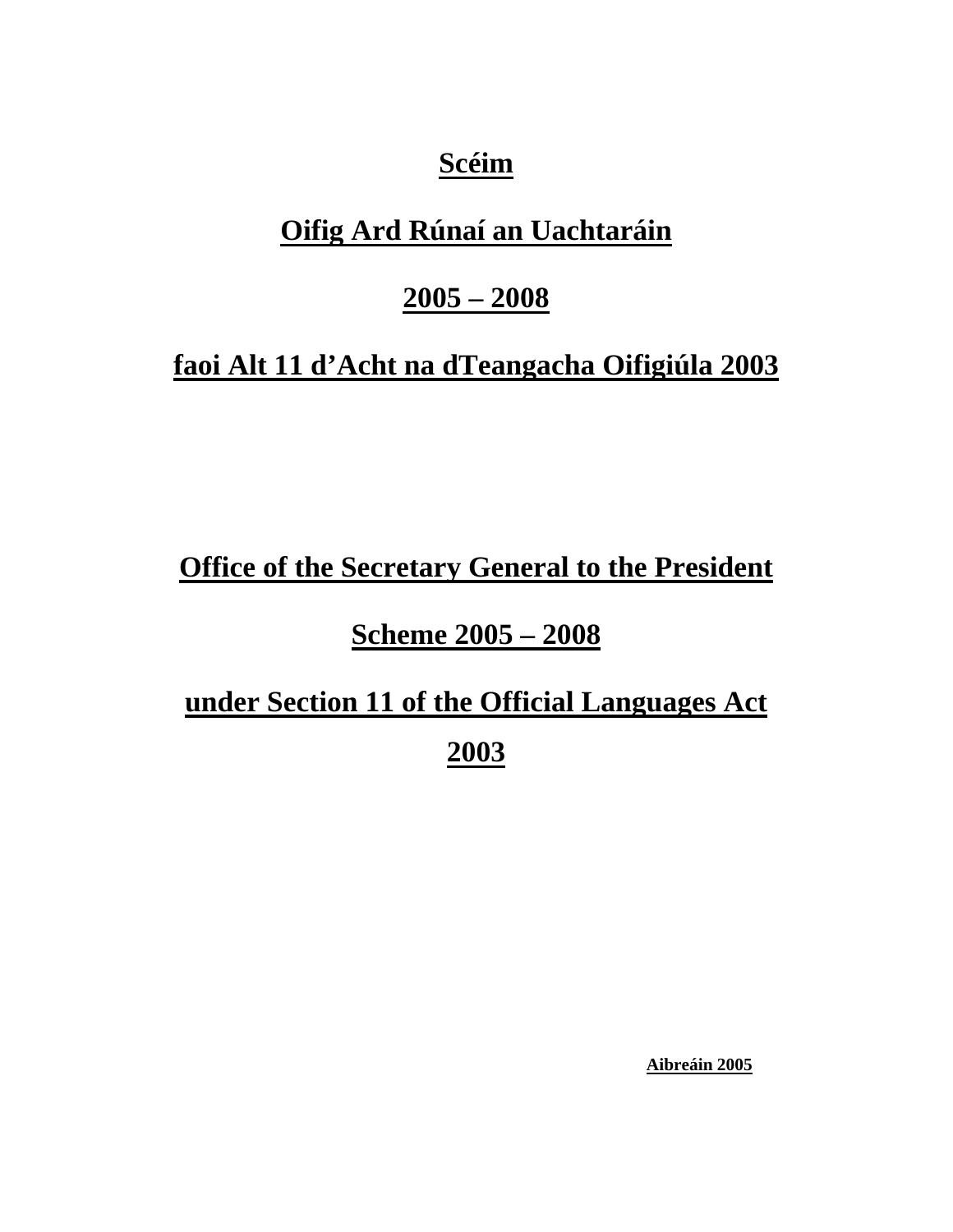# **CLÁR**

| Caibidil 1        | Réamhrá agus Cúlra                                                           |
|-------------------|------------------------------------------------------------------------------|
| 1.1               | A Bhfuil sa Scéim Teanga                                                     |
| 1.2               | Dáta Tosaithe na Scéime                                                      |
| 1.3               | Measúnú ar na seirbhísí atá ar fáil cheana féin trí Ghaeilge                 |
| <b>Caibidil 2</b> | Seirbhísí a chuirfear ar fáil agus bearta a chuirfear i gcrích               |
|                   | le linn na scéime seo                                                        |
| 2.1               | Bealaí cumarsáide leis an phobal / Faisnéis don phobal                       |
| Caibidil 3        |                                                                              |
|                   | Liosta na n-aonad gnó taobh istigh d'Oifig Ard Rúnaí an<br><b>Uachtaráin</b> |
|                   |                                                                              |
| <b>Caibidil 4</b> | Seirbhísí feabhsaithe a chuirfear ar fáil san dá theanga                     |
| 4.1               | Cúlrá                                                                        |
| 4.2               | Earcaíocht agus Lonnú                                                        |
| 4.3               | <b>Oiliúint agus Forbairt</b>                                                |
| 4.4               | Ag feabhsú chumas mhuintir na hOifige sa Ghaeilge                            |
| Caibidil 5        | Monatóireacht agus Athbhreithniú                                             |
| Caibidil 6        | Foilsiú na Scéime Faobhaithe                                                 |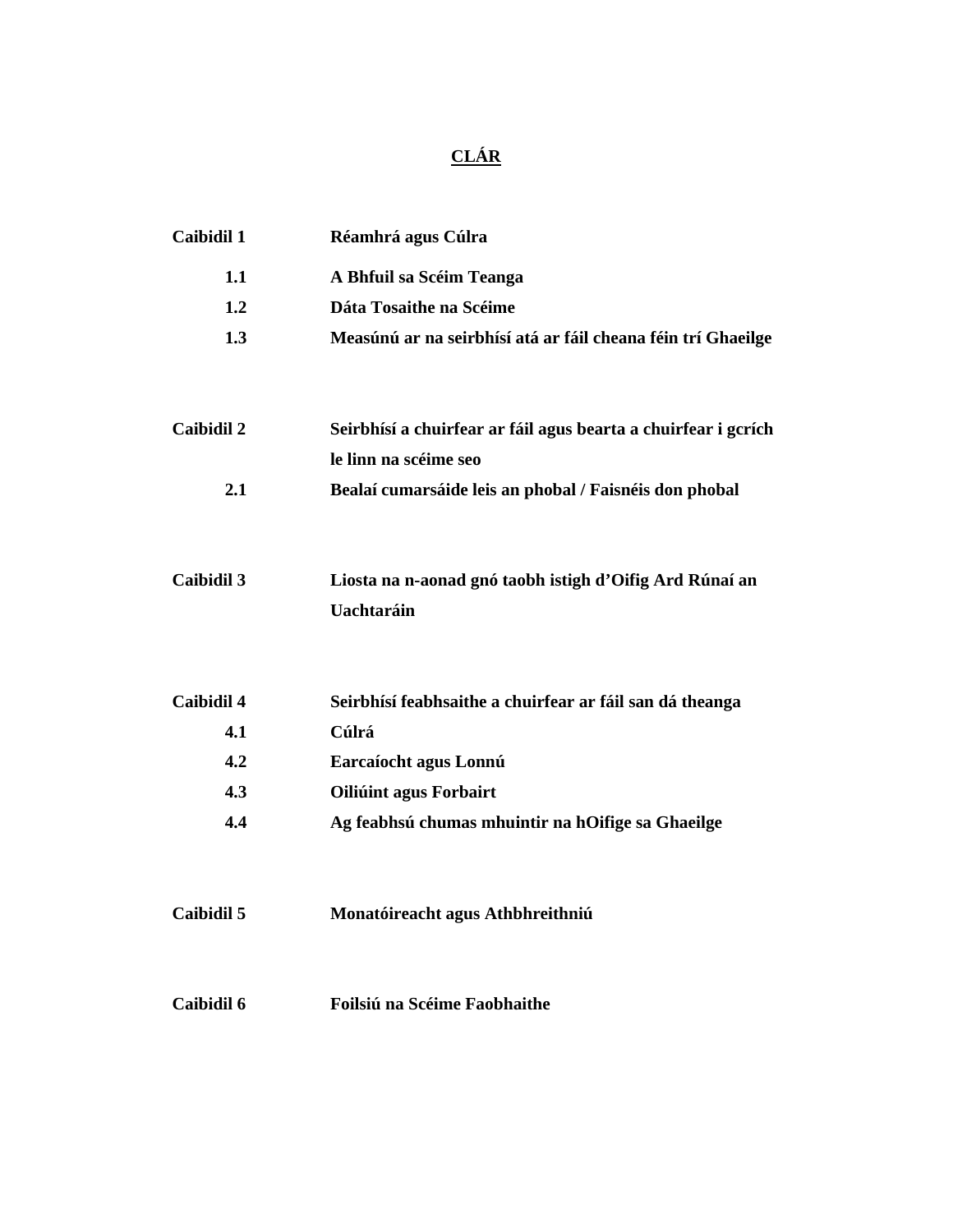#### **Réamhrá agus Cúlra**

Oifig Ard Rúnaí an Uachtaráin a d'ullmhaigh an scéim seo faoi Alt 11 d'Acht na dTeangacha Oifigiúla 2003 ("An tAcht").

De réir *Alt 11* ní miste d'údaráis stáit scéim reachtúil a ullmhú ina gcuirfear síos ar na seirbhísí a chuirfidh siad ar fáil

- trí mheán na Gaeilge
- trí mheán an Bhéarla, agus
- trí mheán na Gaeilge agus an Bhéarla

agus na céimeanna a ghlacfar le cinntiú go gcuirfear ar fáil seirbhís ar bith nach bhfuil á cur ar fáil cheana féin trí mheán na Gaeilge; agus go ndéanfar é sin taobh istigh de réimse áirithe ama a mbeidh comhaontú ina leith.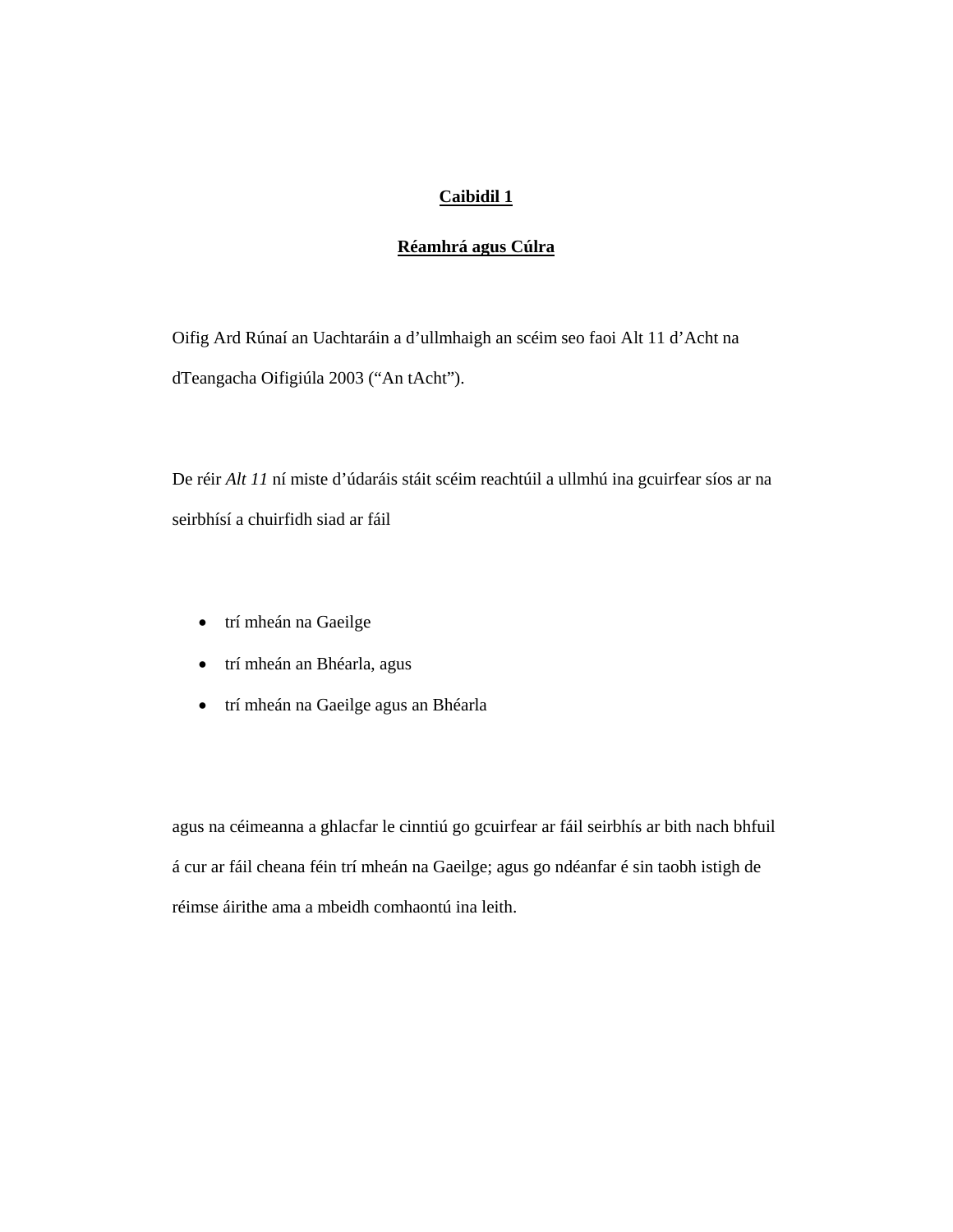#### **1.1 A Bhfuil sa Scéim Teanga**

Togfar an scéim ar na seirbhísí atá ar fáil cheana féin trí Ghaeilge. Tá cur síos i gcorp na scéime seo ar na bealaí ar féidir feabhas a chur ar an tseirbhís atá á cur ar fáil cheana féin ag an Oifig seo.

Measfar an t-éileamh le haghaidh seirbhísí i nGaeilge trí iniúchadh rialta a dhéanamh ar chóras a chuirfear ar bun. Faoin chóras seo déanfar iarratais ar sheirbhísí i nGaeilge a chomhaireamh.

#### **1.2 Dáta Tosaithe na Scéime**

 Is é 28 Aibreán, 2005 dáta tosaithe na scéime agus mairfidh sé ar feadh trí bliana ón dáta sin, nó go dtí go gcuirfear scéim nua faoi *Alt 15* den Acht ina háit, cibé dáta acu sin is túisce.

#### **1.3 Measúnú ar na seirbhísí atá ar fáil cheana féin trí Ghaeilge**

Is é príomh-chuspóir an Achta ná go mbeidh fáil níos fearr ar sheirbhísí trí mheán na Gaeilge sa tseirbhís phoiblí, agus é sin ar chaighdeán níos airde. I dtaca leis sin cuireann an Oifig seo seirbhísí trí mheán na Gaeilge, nó san dá theanga, ar fáil cheana féin.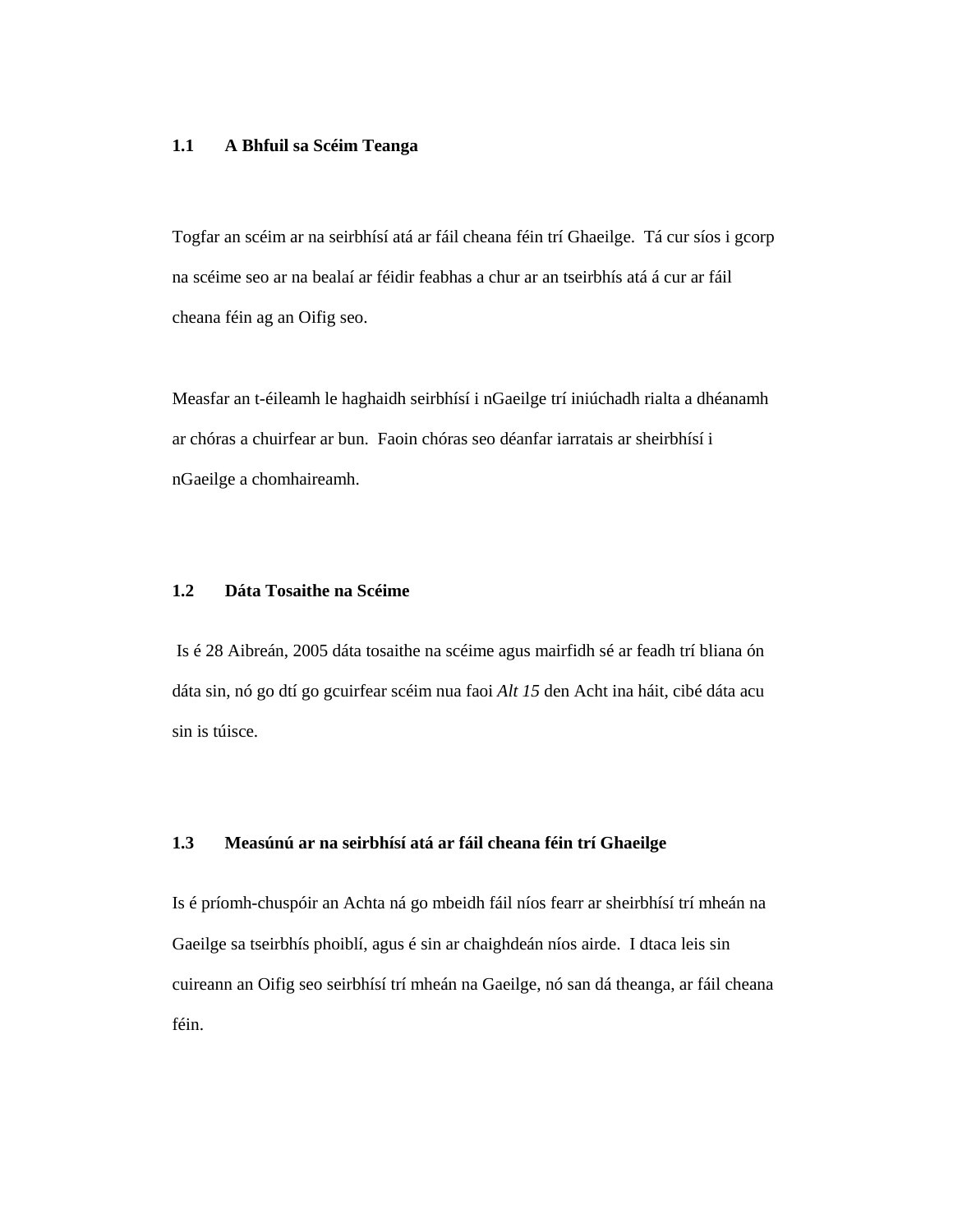### **Seirbhísí a chuirfear ar fáil agus bearta a chuirfear i gcrích**

#### **le linn na scéime seo**

Sa chaibidil seo cuirtear síos ar an chóras atá i bhfeidhm san Oifig seo maidir le seirbhísí a chuireann an Oifig ar fáil i gcoitinne.

## **2.1 Bealaí cumarsáide leis an phobal / Faisnéis don phobal**

Déanann an Oifig teagmháil leis an phobal mar seo a leanas:

Bróisiúir agus billeoga eolais (ar fáil i mBéarla amháin faoi láthair)

• Faoi dheireadh na scéime seo beidh na bróisiúir agus na billeoga eolais

ar fad ar fáil i mBéarla agus i nGaeilge.

Preas-eisiúintí

- Foilseofar preas-eisiúintí san dá theanga faoi dheireadh na scéime seo.
- Cuirfear ráitis agus óráidí ar fáil sa teanga ina dtugtar iad.

Suíomh Idirlín (ar fáil i mBéarla amháin faoi láthair)

- Foilsefar coinní poiblí an Uachtaráin san dá theanga faoin am a thiocfaidh deireadh leis an scéim seo.
- Maidir leis an eolas a bhíonn ar shuíomh idirlín an Árais, déanfaidh an Oifig seo machnamh, le linn na scéime seo, ar é a chur ar fáil san dá theanga. Déanfar cinneadh de réir an mhachnaimh seo nuair a bheas an dara scéim ar bun.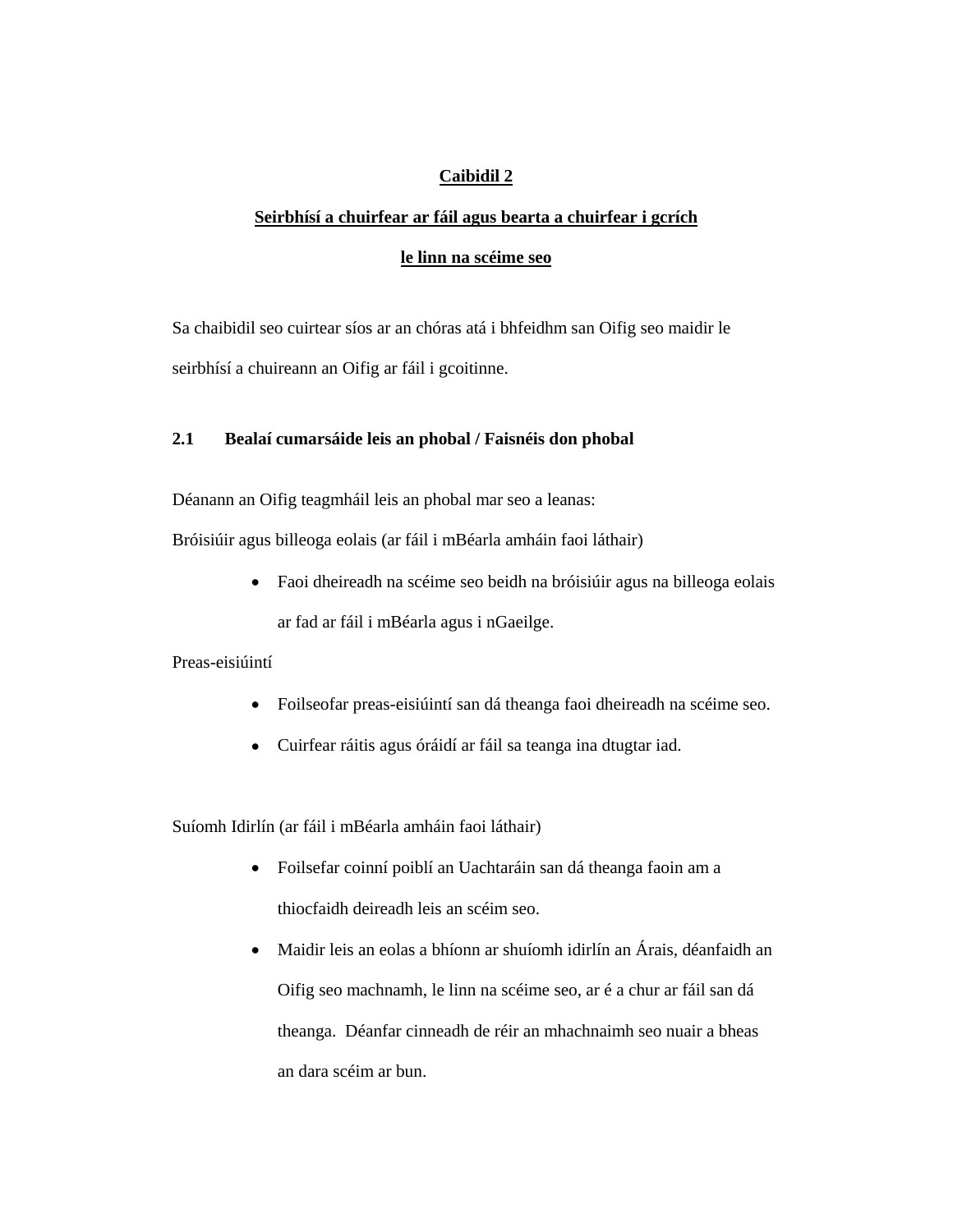Fáilteoir / Fógraí ó Bhéal

An chéad duine teagmhála leis an phobal is ea an fáilteoir nó an freagróir gutháin. De réir an ghnáth-chleachtais i scoth-sheirbhís chustaiméara:

- Bíonn sé ar chumas an fháilteora/fhreagróra gutháin ainm na hOifige a thabhairt i nGaeilge agus i mBéarla.
- Tá cur amach ag foireann na hOifige ar na gnáth-bheannachtaí i nGaeilge. Tá socruithe ann chun go gcuirtear baill an phobail i dteagmháil leis an oifig chuí nó leis an oifigeach cuí chun go mbeidh seirbhís ar fáil dóibh i nGaeilge.

Cuairteanna ar na Seomraí Formálta

Cuirtear cuairteanna ar sheomraí formálta an Árais ar fáil don phobal gach Satharn. Oifig na nOibreacha Poiblí a eagraíonn na cuairteanna seo. Rachaidh an Oifig seo i gcomhairle le bainistíocht Oifig na nOibreacha Poiblí le linn na scéime seo faoi chuairteanna dhátheangacha a bheith ar fáil.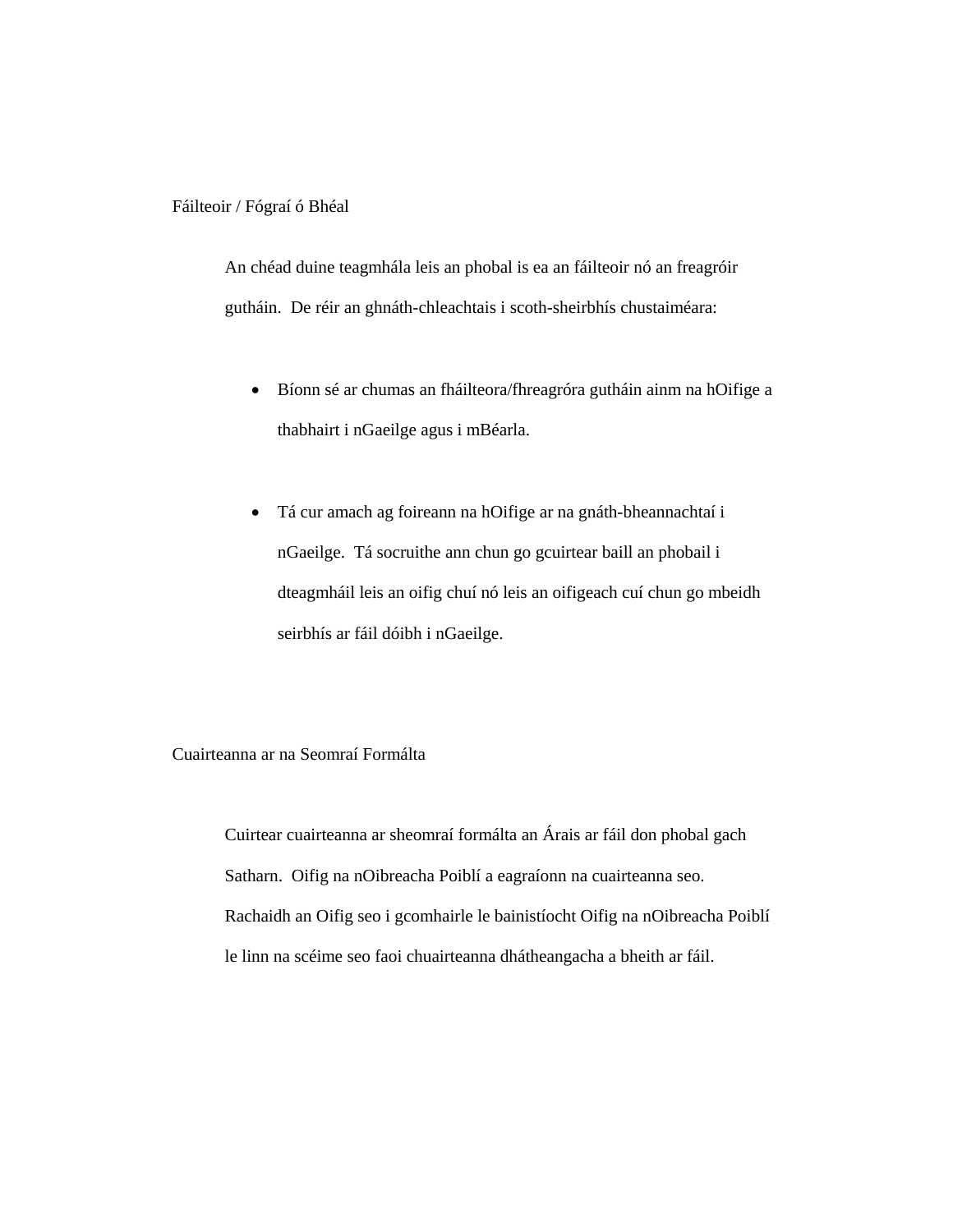#### **Liosta na n-aonad gnó taobh istigh**

#### **d'Oifig Ard Rúnaí an Uachtaráin**

I gcás gach ceann de na haonaid ghnó thíosluaite déanfaidh an Oifig seo a chinntiú go gceapfar duine amháin ar a laghad leis na scileanna cuí, nó go ndéanfar forbairt ar chuid scileanna duine den fhoireann atá ann cheana féin, chun go mbeidh an eagraíocht in ann déileáil go héifeachtach leis an phobal trí mheán na Gaeilge. Le linn na scéime seo a chuirfear an méid seo i gcrích.

Aonaid Ghnó:

- Seirbhísí Corparáideacha
- Prótacal/Eachtraí
- TEC Teicneolaíocht Eolais agus Chumarsáide
- Bainistíocht Athchóirithe
- Tionscnaimh Ar Leith
- Na Meáin Chumarsáide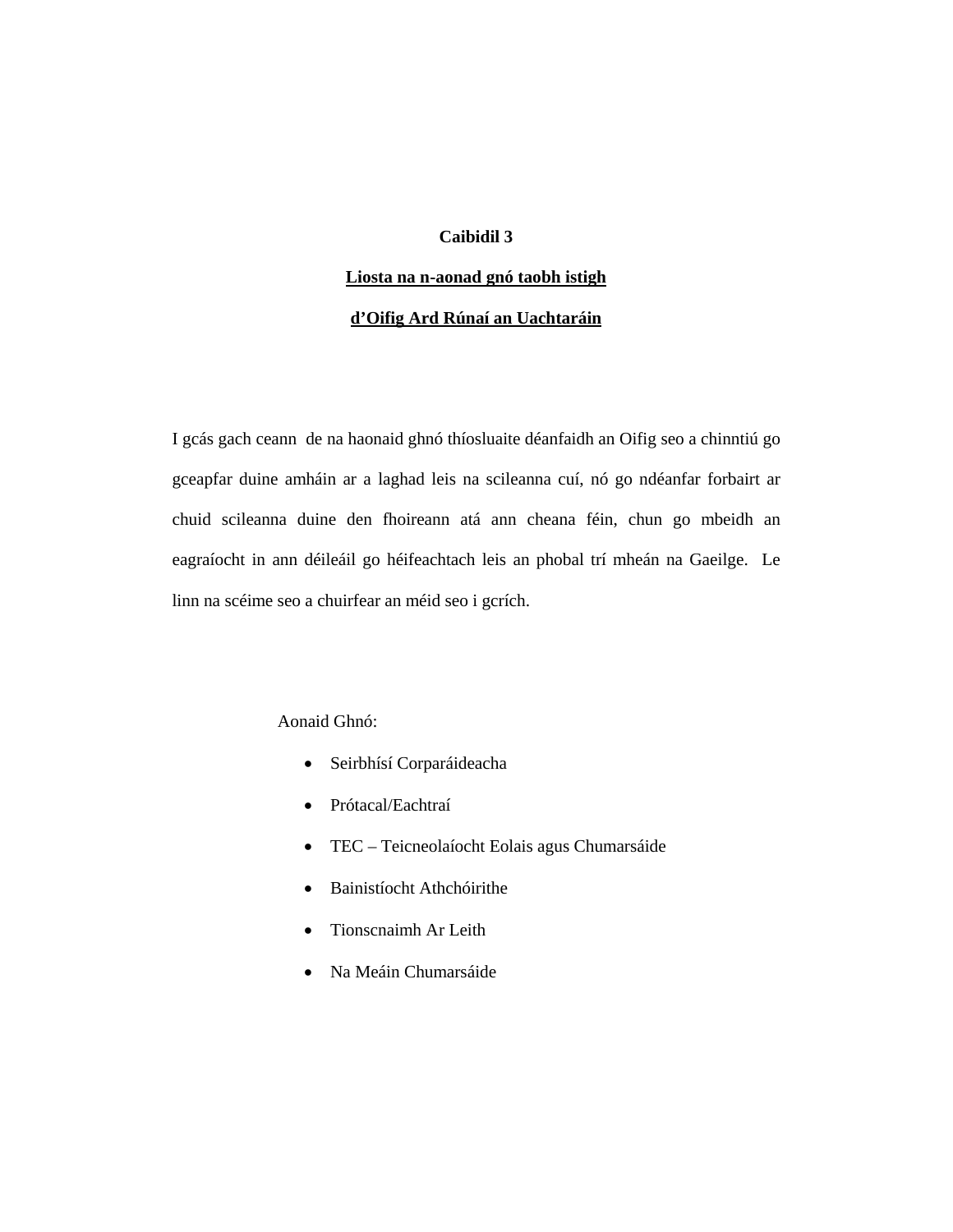#### **Seirbhísí feabhsaithe a chuirfear ar fáil san dá theanga**

#### **4.1 Cúlra**

Tá rún docht daingean ag an Oifig seirbhísí trí mheán na Gaeilge a chur ar fáil i ngach ceann dá cuid aonad gnó.

Féachfar chuige ar dtús go ndéanfar forbairt mar is cuí ar scoth-sheirbhís le custaiméir aonair trí mheán na Gaeilge.

#### **4.2 Earcaíocht agus Lonnú**

Is iad seo a leanas na céimeanna a ghlacfaidh foireann na hOifige le cinntiú go ndéanfar baill foirne a bhfuil cumas sa Ghaeilge acu a earcú agus a choinneáil, sa mhéid agus is féidir agus is cuí, de réir fhorálacha an Achta:

- Lonnófar baill foirne le cumas san dá theanga mar is cuí. Sa dóigh seo, cuirfear le hinfhaighteacht seirbhísí trí Ghaeilge. Chomh maith leis sin, lonnófar baill den fhoireann a bhfuil ábaltacht sa Ghaeilge acu in san oiread rannóg éagsúla agus is féidir. Cuideoidh an méid seo le cuspóirí na scéime a bhaint amach.
- Déanfar athbhreithniú ar an pholasaí earcaíochta agus beidh cumas sa Ghaeilge mar choinníoll le haghaidh méid áirithe de na poist san Oifig.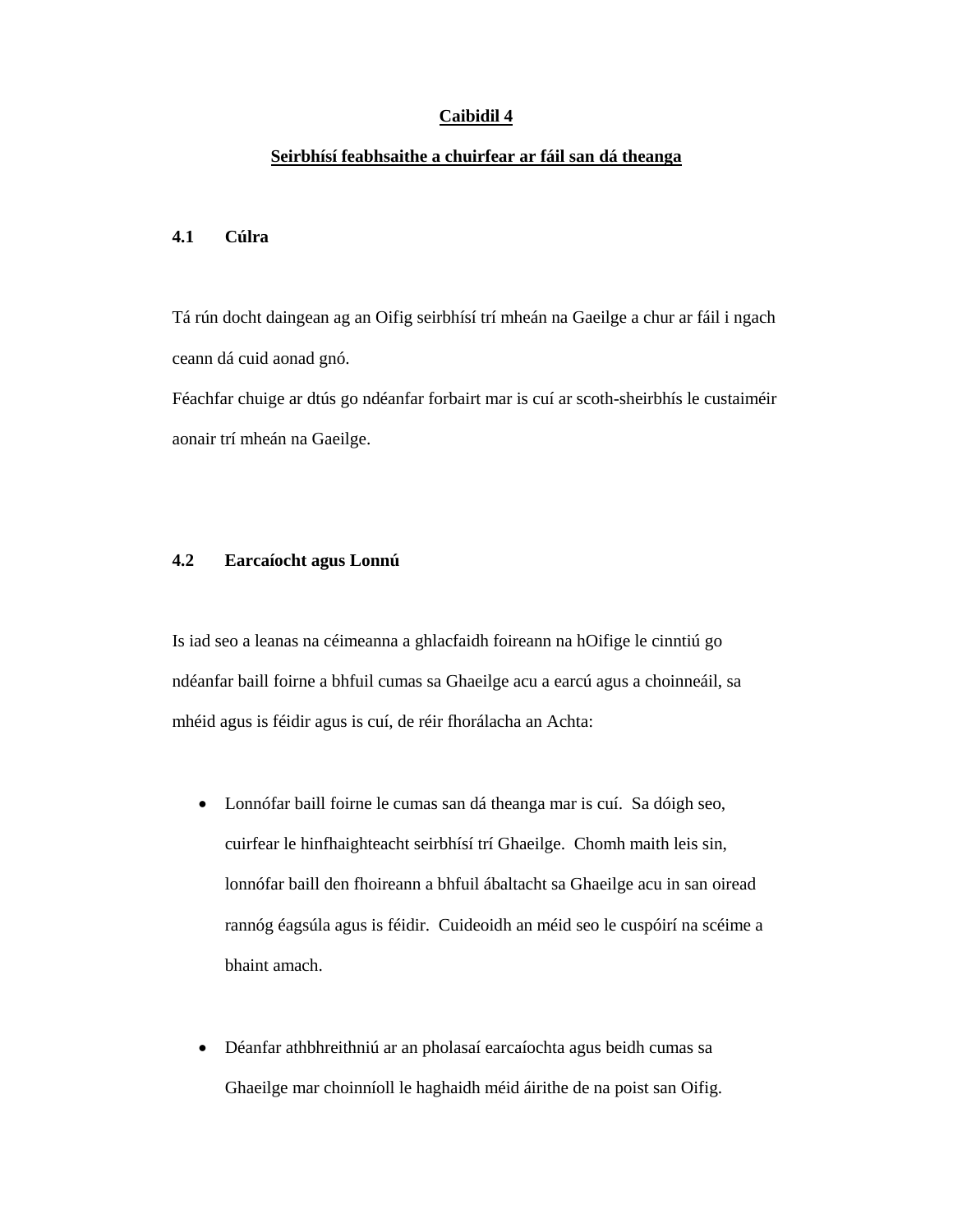#### **4.3 Oiliúnt agus Forbairt**

Tá sé de rún ag an Oifig seo oiliúint agus forbairt chuí a chur ar an fhoireann ar fad san dá theanga oifigiúla; cur leis an tseirbhís atá ar fáil do chustaiméirí; agus an cumas atá ag baill na foirne a fhorbairt chomh mór agus is féidir 'fhad is atá siad ag obair san Oifig seo.

Déanfaidh an tAonad um Bhainistíocht Athchóirithe:

- Daoine a lorg a bheas toilteanach seirbhísí trí Ghaeilge a chur ar fáil ar fud na hOifige, ar bhonn leanúnach, má's gá agus má's cuí.
- Measúnú rialta a dhéanamh ar chúrsaí, iad sin sa Ghaeilge agus iad sin a reachtáiltear trí Ghaeilge, féachaint cé chomh héifeachtach is atá siad chun cuspóirí na hOifige seo a bhaint amach.
- Iad siúd ar chúrsaí ionduchtaithe a bheith meabhrach faoi chúrsaí teanga sa dóigh:
	- go dtuigfidh siad cén fáth go bhfuil polasaí teanga ag an Oifig
	- go dtuigfidh siad comhthéacs agus cúlra an pholasaí, agus
	- go mbeidh siad go hiomlán ar an eolas faoi thionchar an pholasaí ar a gcuid oibre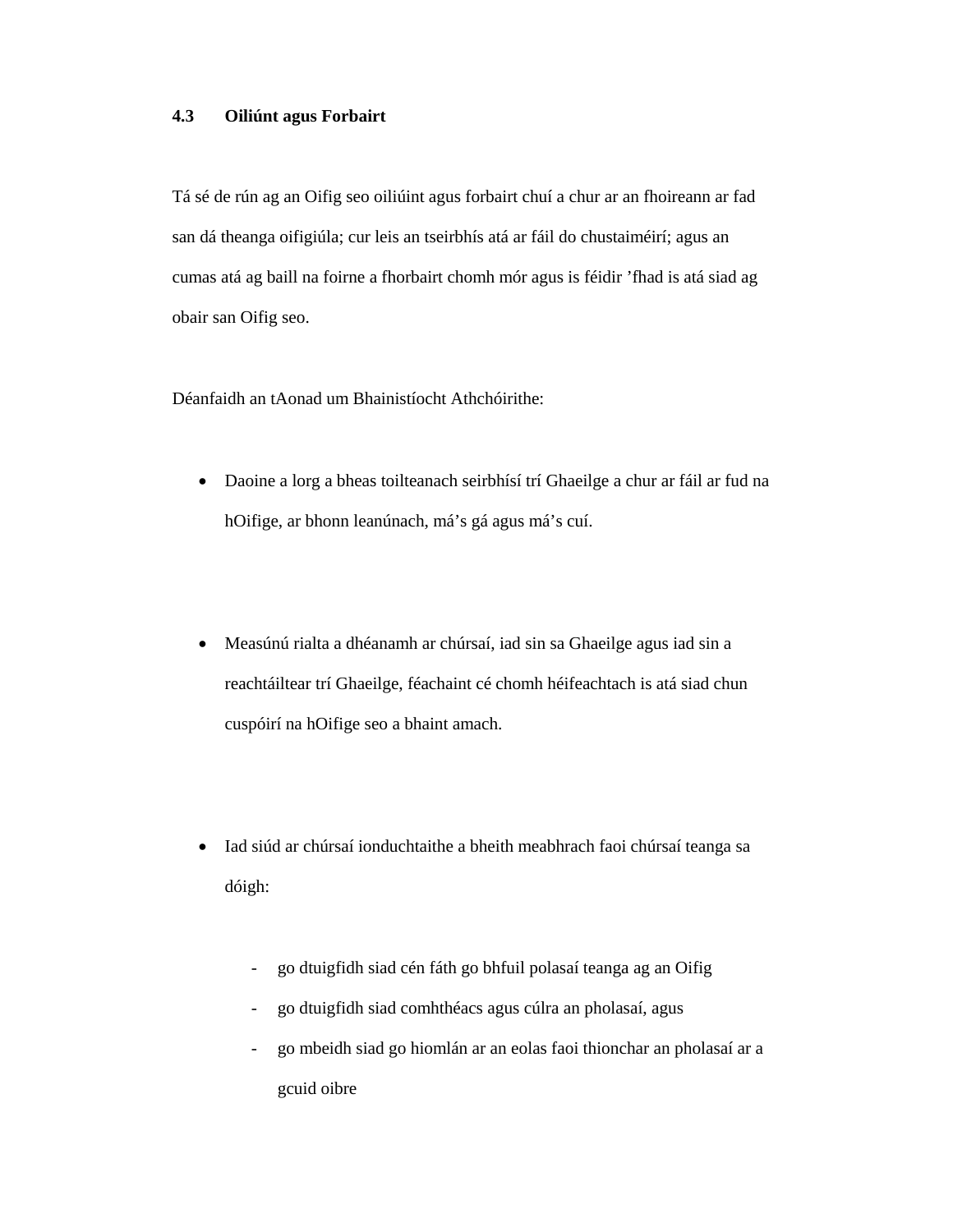## **4.4 Ag feabhsú chumas mhuintir na hOifige sa Ghaeilge**

Le cinntiú go dtiocfaidh feabhas ar mhéid agus ar chaighdeán na seirbhíse a bheas ar fáil don phobal le linn na scéime seo, moltar an méid seo a leanas:

- Beidh cead ag muintir fhoireann na hOifige freastal ar ranganna Gaeilge i rith uaireanta oifige, má's féidir.
- Cuirfear comhairle ar bhaill na foirne mar gheall ar réimse ranganna Gaeilge d'ard-chaighdeán a bheas ar fáil taobh amuigh d'uaireanta oibre (mar shampla Dioplóma Tríú Leibhéil sa Ghaeilge; ranganna Sult; ranganna Gael-Linn, etc.)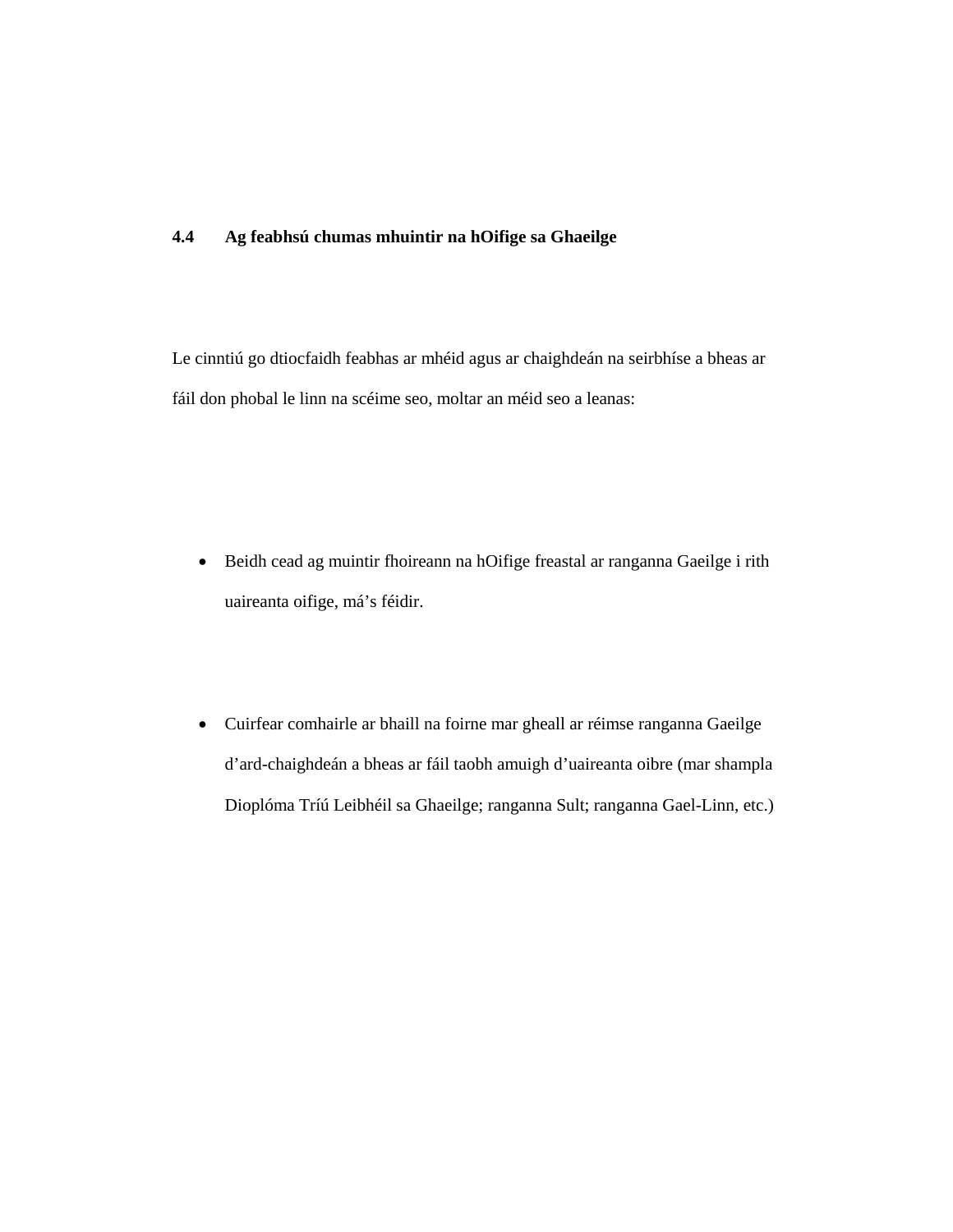# **Monatóireacht agus Athbhreithniú**

An Grúpa Bainistíochta Sinsearach laistigh den Oifig a choinneoidh oibriú na scéime seo faoina n-aire.

Bainisteoirí líne a dhéanfaidh monatóireacht ar an scéim ó lá go chéile i ngach ceann de na rannóga líne. Iad siúd a bheas freagrach as oibriú na scéime taobh istigh dá gcuid earnálacha féin. Iad siúd freisin a choinneoidh an Bhainistíocht Shinsearach ar an eolas faoi oibriú na scéime.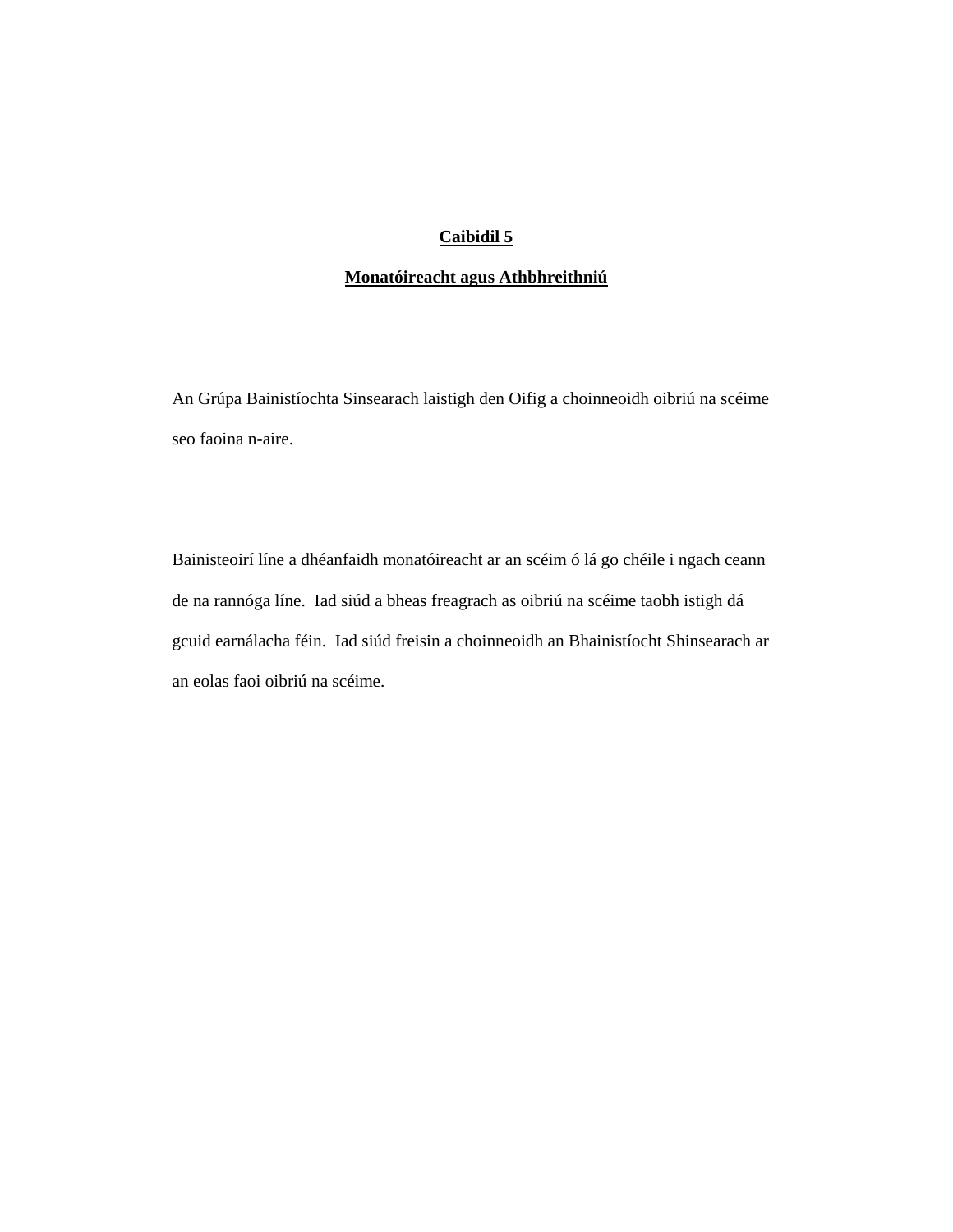# **Foilsiú na Scéime Faobhaithe**

Cuirfear an pobal ar an eolas faoin scéim seo, faoina cuid rún agus faoina cuid forálacha, trí mheán:

• Suíomh Idirlín

Freisin, tá cóip den scéim seo i ndiaidh a bheith curtha chuig Oifig Choimisinéir na dTeangacha Oifigiúla.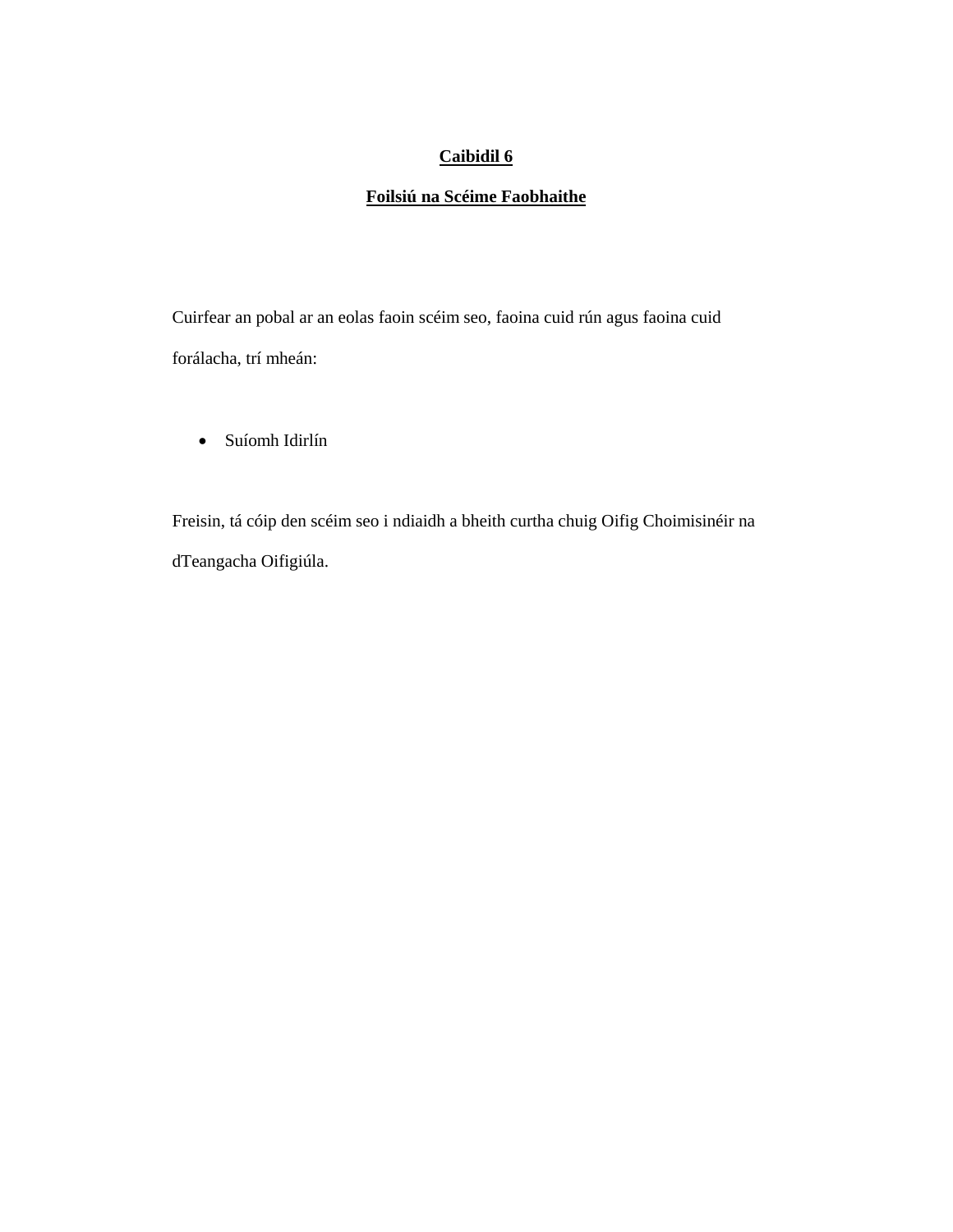# **Office of the Secretary General to the President Scheme 2005 – 2008 under Section 11 of the Official Languages Act 2003**

**Scéim Oifig Árd Rúnai an Uachtaráin** 

# **2005 – 2008**

# **faoi Alt 11d'Acht na dTeangacha Oifigiúla 2003**

**Aibreáin, 2005**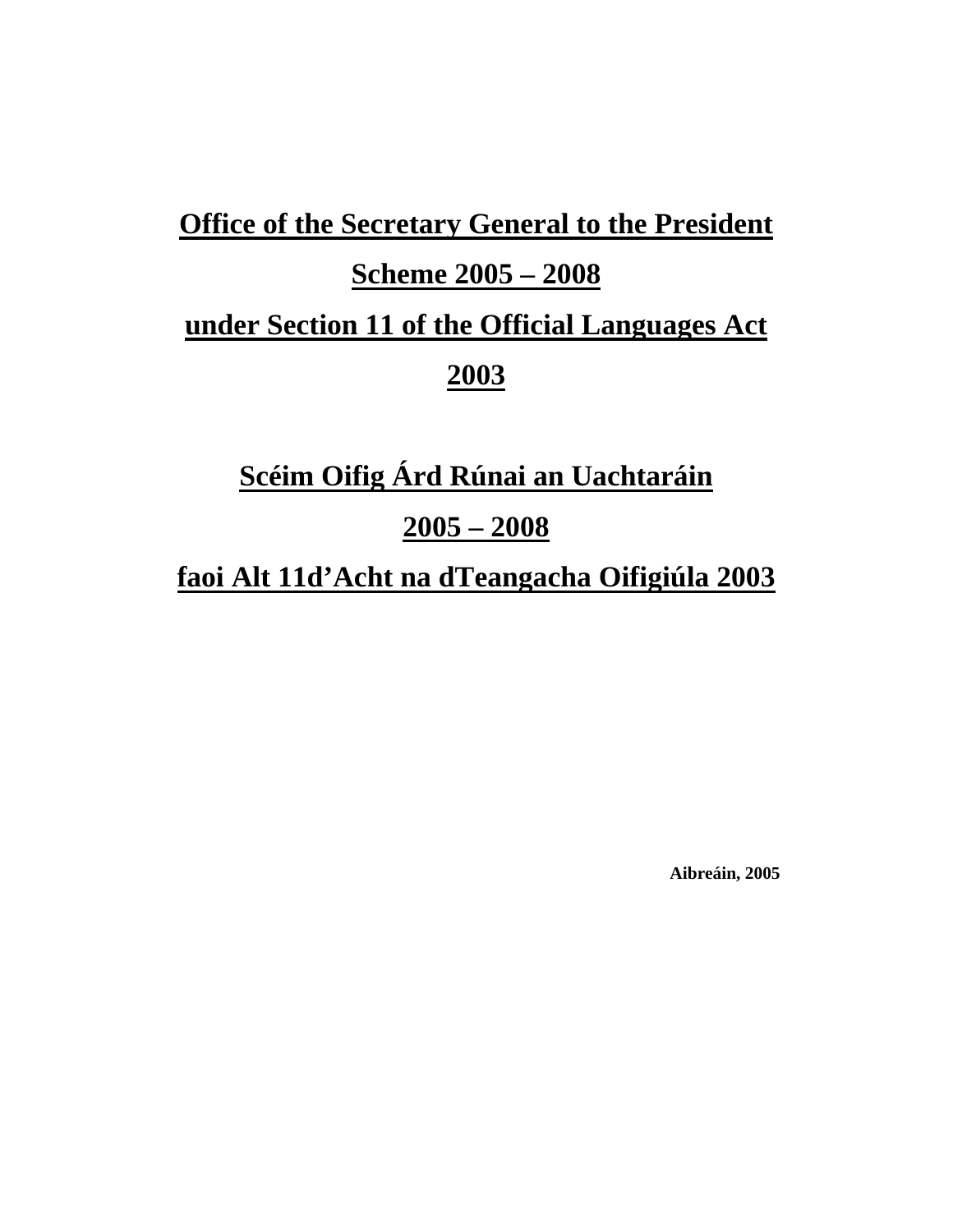# **CLÁR / TABLE of CONTENTS**

#### **Chapter 1 Introduction & Background**

- **1.1 The Contents of the Language Scheme**
- **1.2 Commencement date of Scheme**
- **1.3 Assessment of extent to which services are already available through Irish**
- **Chapter 2 Provision of Services and actions to be taken during the current Scheme** 
	- **2.1 Means of Communication with the Public / Information to the Public**
- **Chapter 3 List of Business Units within the Office of the Secretary to the President**

#### **Chapter 4 Enhancement of Services to be provided bilingually**

- **4.1 Background**
- **4.2 Recruitment & Placement**
- **4.3 Training & Development**
- **4.4 Improving the Office's Irish language capability**
- **Chapter 5 Monitoring & Revision**
- **Chapter 6 Publicising of Agreed Scheme**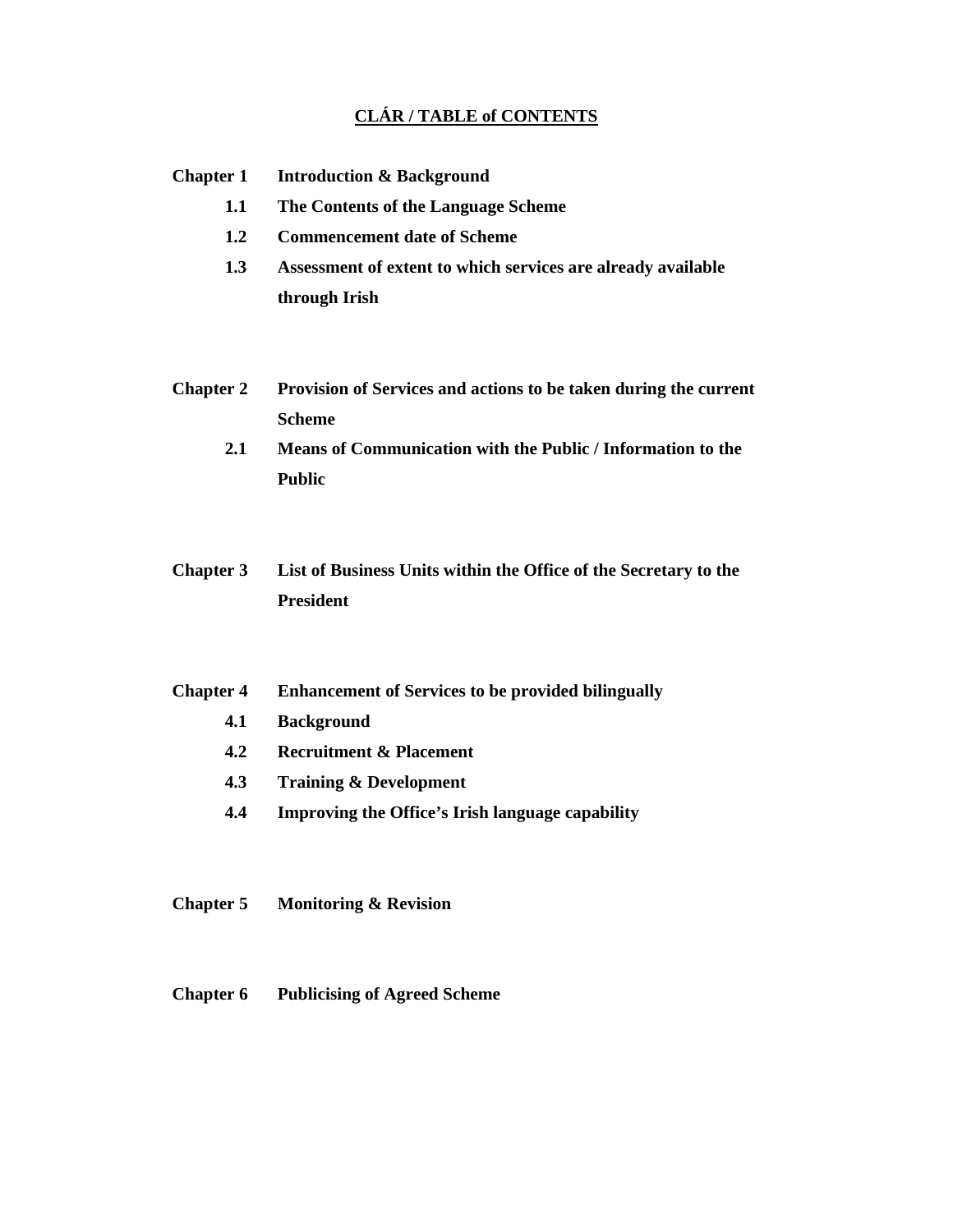## **Introduction & Background**

This scheme was prepared under section 11 of the Official Languages Act 2003 ("the Act") by the Office of the Secretary to the President.

*Section 11* provides for the preparation by public bodies of a statutory scheme detailing the services they will provide

- through the medium of Irish,
- through the medium of English, and
- through the medium of Irish and English;

and the measures to be adopted to ensure that any service not provided by the body through the medium of the Irish language will be so provided within an agreed timeframe.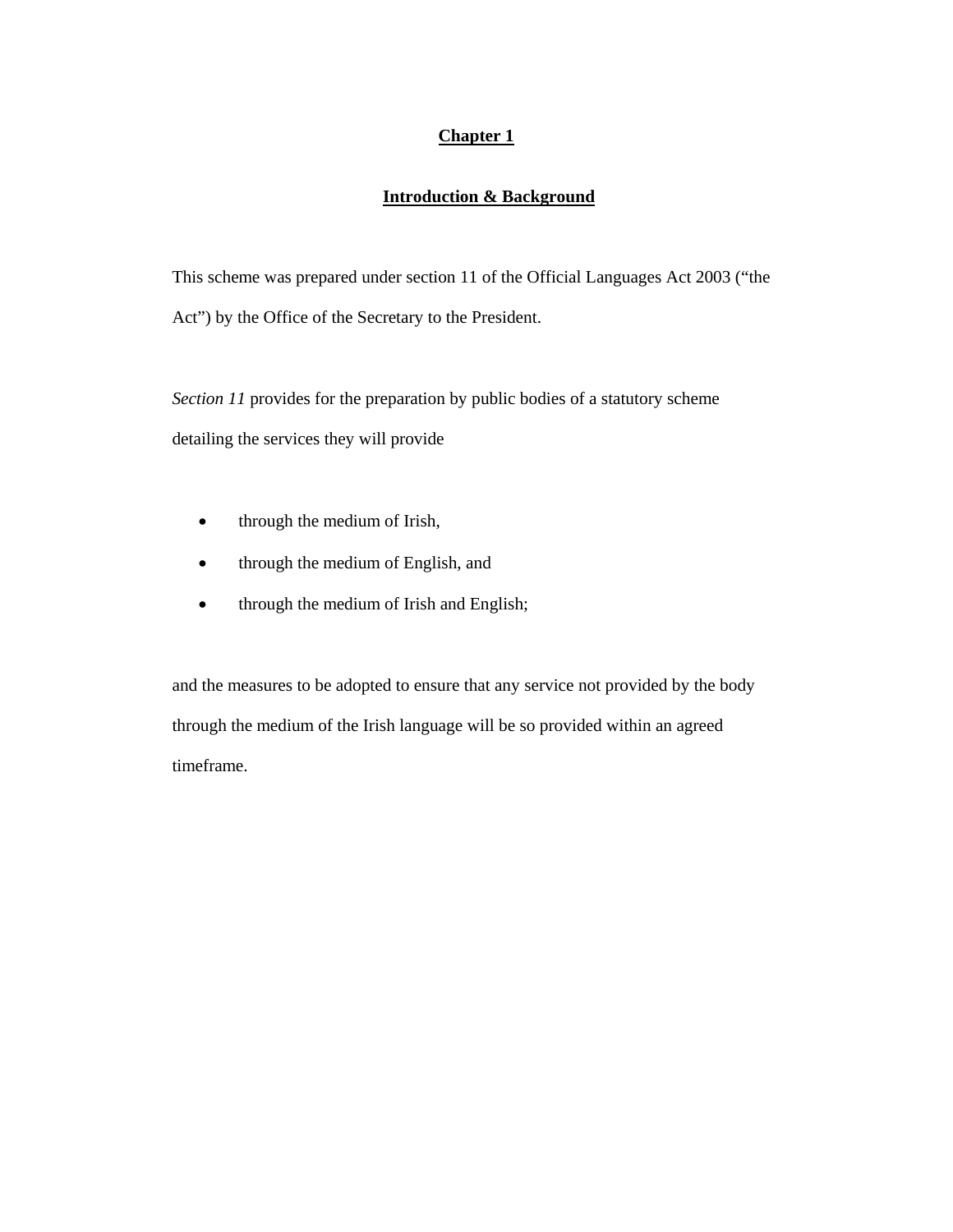#### **1.1 The Content of the Language Scheme**

The scheme builds on the extent to which services are currently available through Irish as a starting base. Areas for future enhancement of the service provided by this Office are identified in the body of the scheme.

The Office will continue to gauge the level of demand for its services in the Irish language by carrying out regular and timed audits through a system of counting/measuring the level of queries/requests for services through Irish in a given period.

#### **1.2 Commencement date of Scheme**

The scheme is commenced with effect from **28 April 2005** and shall remain in force for a period of 3 years from this date or until a new scheme has been confirmed pursuant to *section 15* of the Act*,* whichever is the earlier.

#### **1.3 Assessment of extent to which services are already available through Irish**

The primary objective of the Act is to ensure better availability and a higher standard of public services through Irish. In this regard the Office already provides services through Irish or bilingually where required.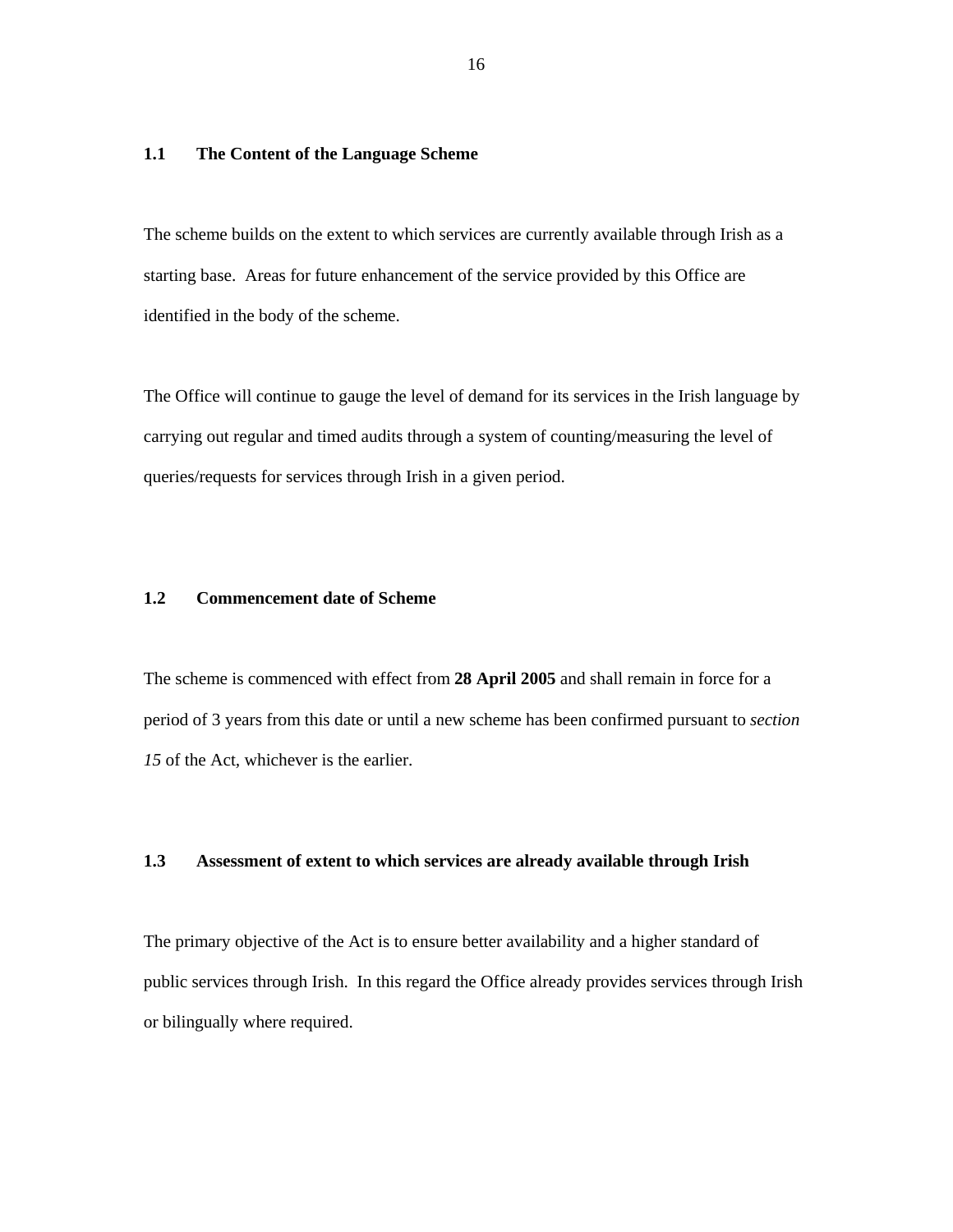#### **Provision of Services and Actions to be taken**

#### **during the current Scheme**

This Chapter sets down the official language regime operated by this Office in relation to the general provision of services by it.

#### **2.1 Means of Communication with the Public / Information to the public**

The Office's communications with the general public are as follows:

#### **Brochures & information leaflets (currently provided in English only)**

 $\triangleright$  The Office will provide all brochures and information leaflets bilingually by the end of this scheme

#### **Press releases**

- $\triangleright$  Press releases will be published in both languages, by the end of this scheme.
- $\triangleright$  Speeches and statements will be made available in the language(s) in which they are delivered.

#### **Website (currently provided in English only)**

- $\triangleright$  The President's Public Engagements will be published bilingually by the end of the lifetime of this scheme.
- $\triangleright$  This office will consider, during the lifetime of this scheme, making Áras website information available bilingually, and the outcome of this consideration will inform action, as appropriate, during the second scheme.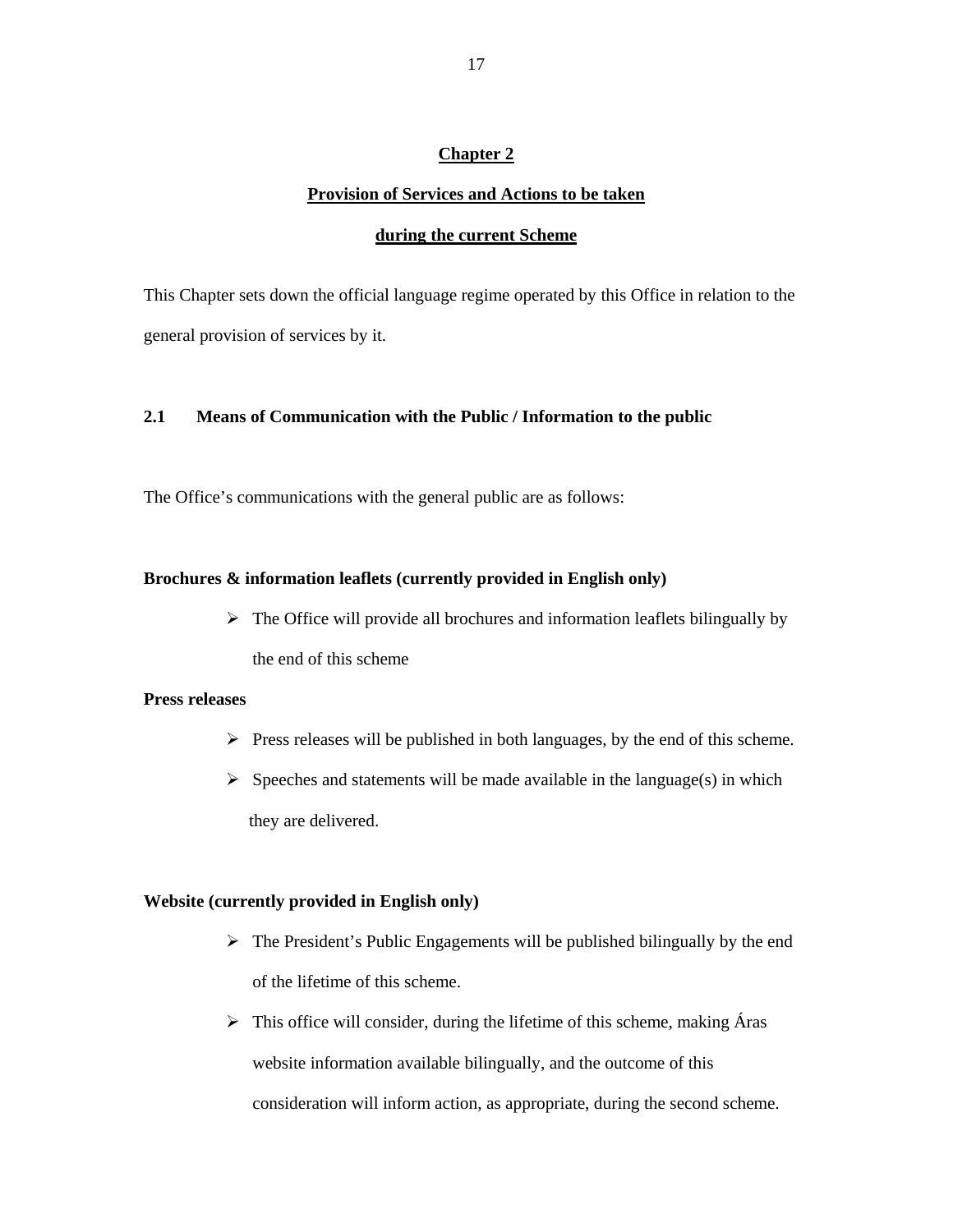#### **Receptionist/Oral Announcements**

- $\triangleright$  Receptionist / switchboard operator is the first point of contact with the public. Standard Quality Customer Service practice is that:
	- reception / switchboard staff are in a position to give the name of the Office in Irish and English,
	- staff are, at a minimum, familiar with the basic greetings in Irish, and arrangements are in place so that members of the public are put in contact with the relevant office or officer responsible for offering the required service through Irish.

## **Tour of Formal Rooms**

 $\triangleright$  Tours of the Formal Rooms at Áras take place each Saturday, provided by Office of Public Works staff. This Office will raise the matter of providing bilingual tours of the Áras with the Office of Public Works management, within the lifetime of this scheme.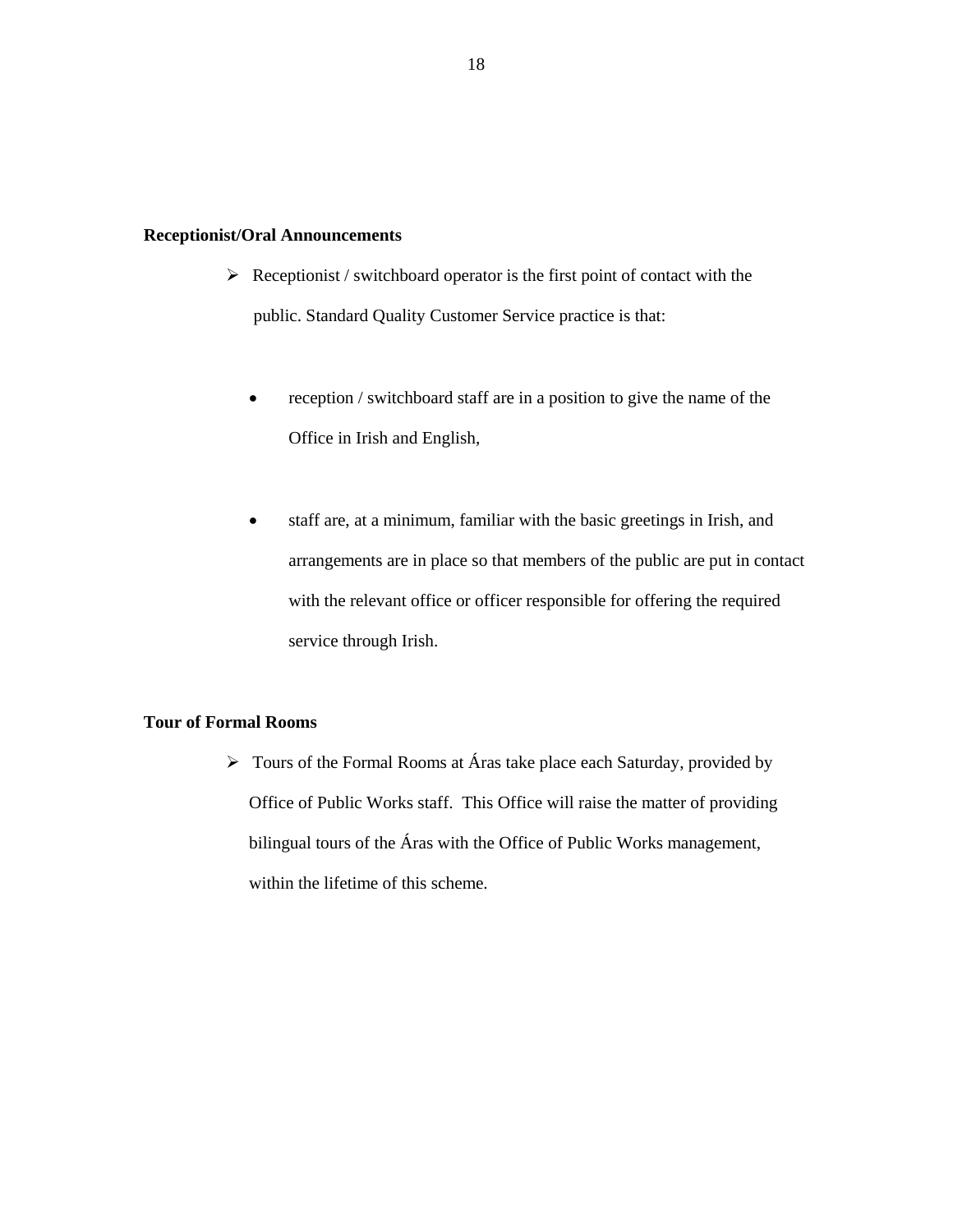#### **List of Business Units within the**

#### **Office of the Secretary General to the President**

In the case of each of the following Business Units, the Office will ensure the assignment or upskilling of at least one member of staff, over the lifetime of this scheme, in order that the organisation can deal effectively with members of the public, through the medium of Irish:

#### **Business Units**:

- Corporate Services
- Protocol/Event
- ICT Information & Communications Technology
- Change Management
- Special Initiatives
- Media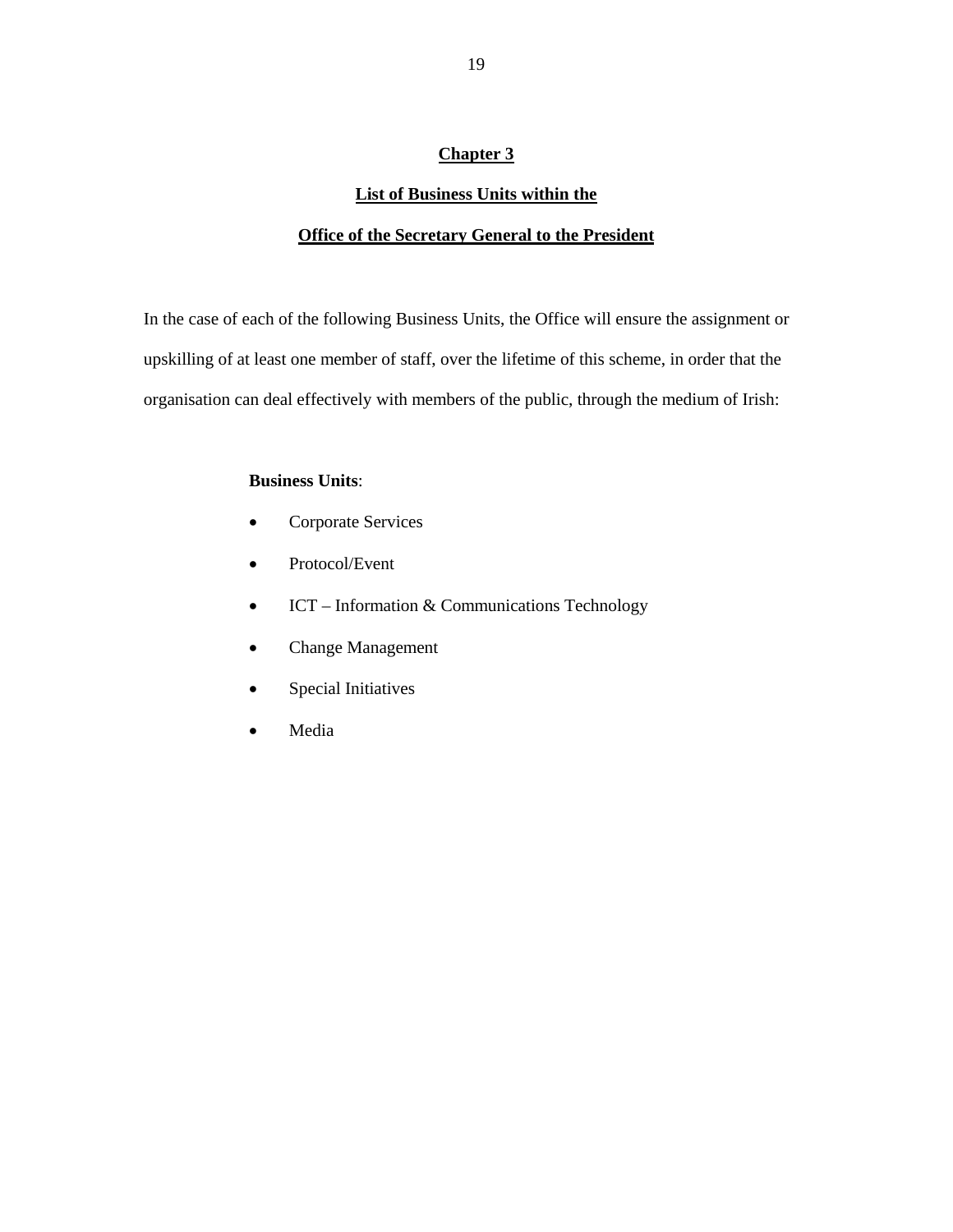#### **Enhancement of Services to be provided bilingually**

#### **4.1 Background**

The Office is committed to providing services through Irish in all its Business Units. The primary deliverable will be the progressive development of a quality one-to-one customer service in Irish.

#### **4.2 Recruitment & Placement**

The following measures will be put in place by the Personnel function in order that staff, proficient in Irish, are recruited and retained insofar as it is possible and practical to do so, in order to comply with the provisions of the Act:-

- ¾ Appropriate placement of staff with proficiency in both languages will be implemented. This policy will optimize the availability of services through Irish. Complementing this, staff with a working knowledge of Irish will be placed across the various divisions to support the commitments set out in this scheme.
- $\triangleright$  Recruitment policy will be reviewed in the context of proficiency in the Irish language being a business requirement, for a certain number of positions.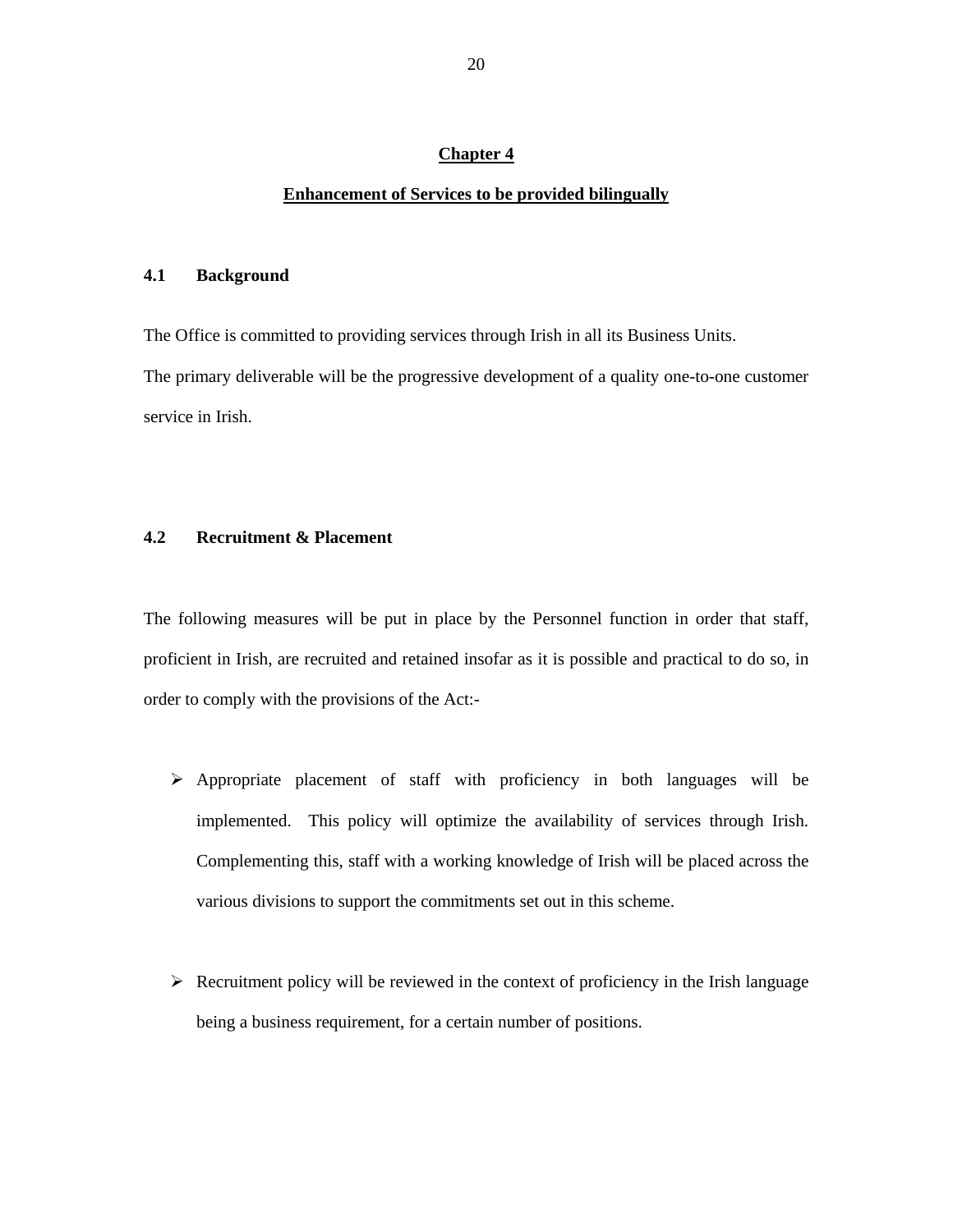### **4.3 Training & Development**

There is an ongoing commitment to provide appropriate training and development for all staff, in both official languages, to improve customer service and to develop the full potential of staff during their careers in this Office.

The Change Management Unit will:-

- $\triangleright$  Seek volunteers to provide Irish language services throughout the Office on an ongoing basis and where necessary and appropriate to do so.
- $\triangleright$  Assess course content, including Irish language courses and courses delivered through Irish, on a regular basis to ascertain how effectively they meet the goals and objectives of the Office;
- $\triangleright$  Include language awareness as part of Induction training courses so as to ensure that staff:
	- understand why the Office implements a bilingual policy;
	- understand the context and background to the policy; and
	- are fully informed about how the policy will affect their work.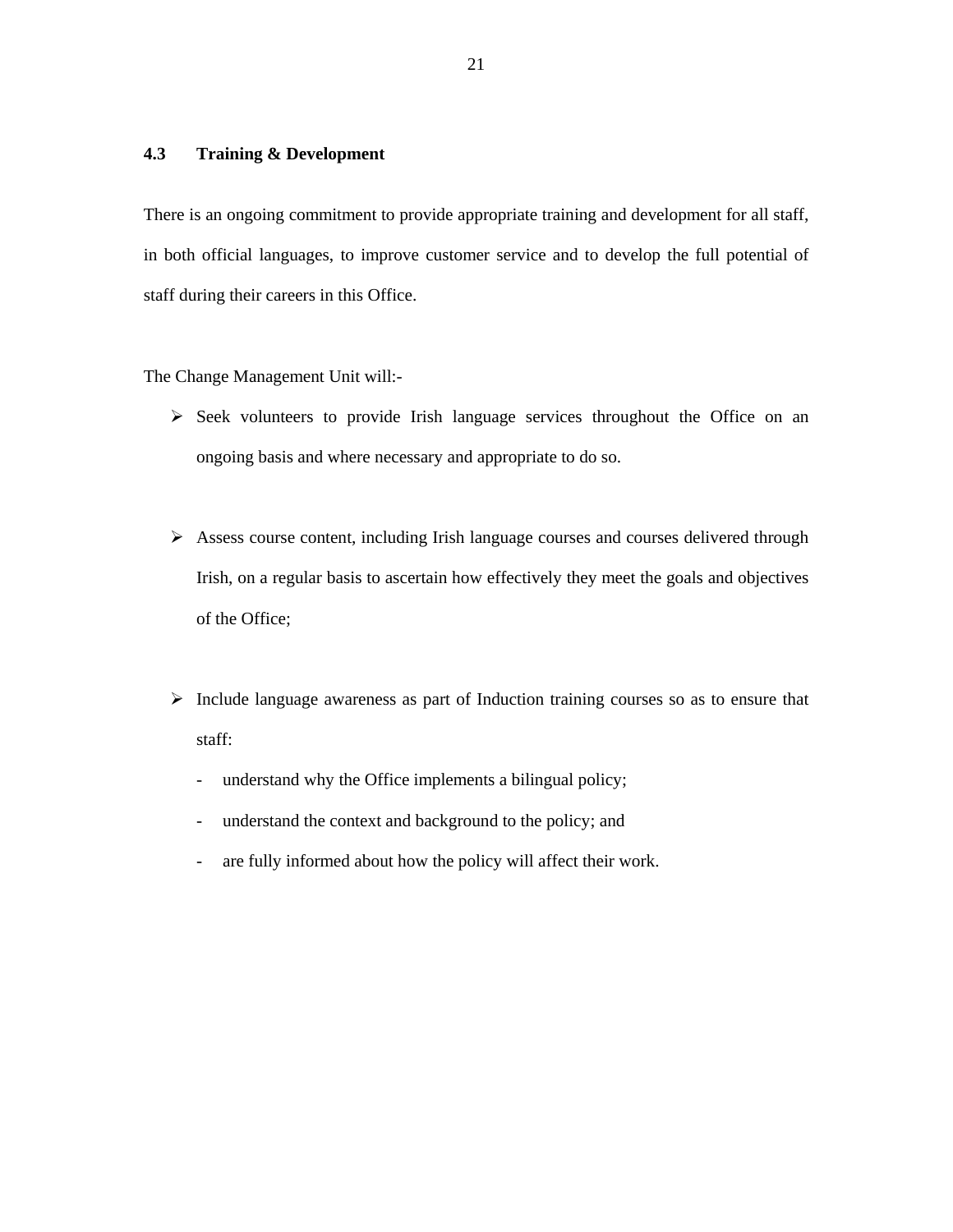#### **4.4 Improving the Office's Irish language capability:**

The following actions are proposed in order to ensure that both the level and standard of services to the public are improved throughout the duration of the scheme**:**

- $\triangleright$  The Office will facilitate staff attending Irish language classes during office hours insofar as possible;
- $\triangleright$  Advice will be given to staff in relation to the range of high-quality Irish language classes available outside of office hours (e.g. third-level Diploma in Irish; Sult; Gael-Linn, etc);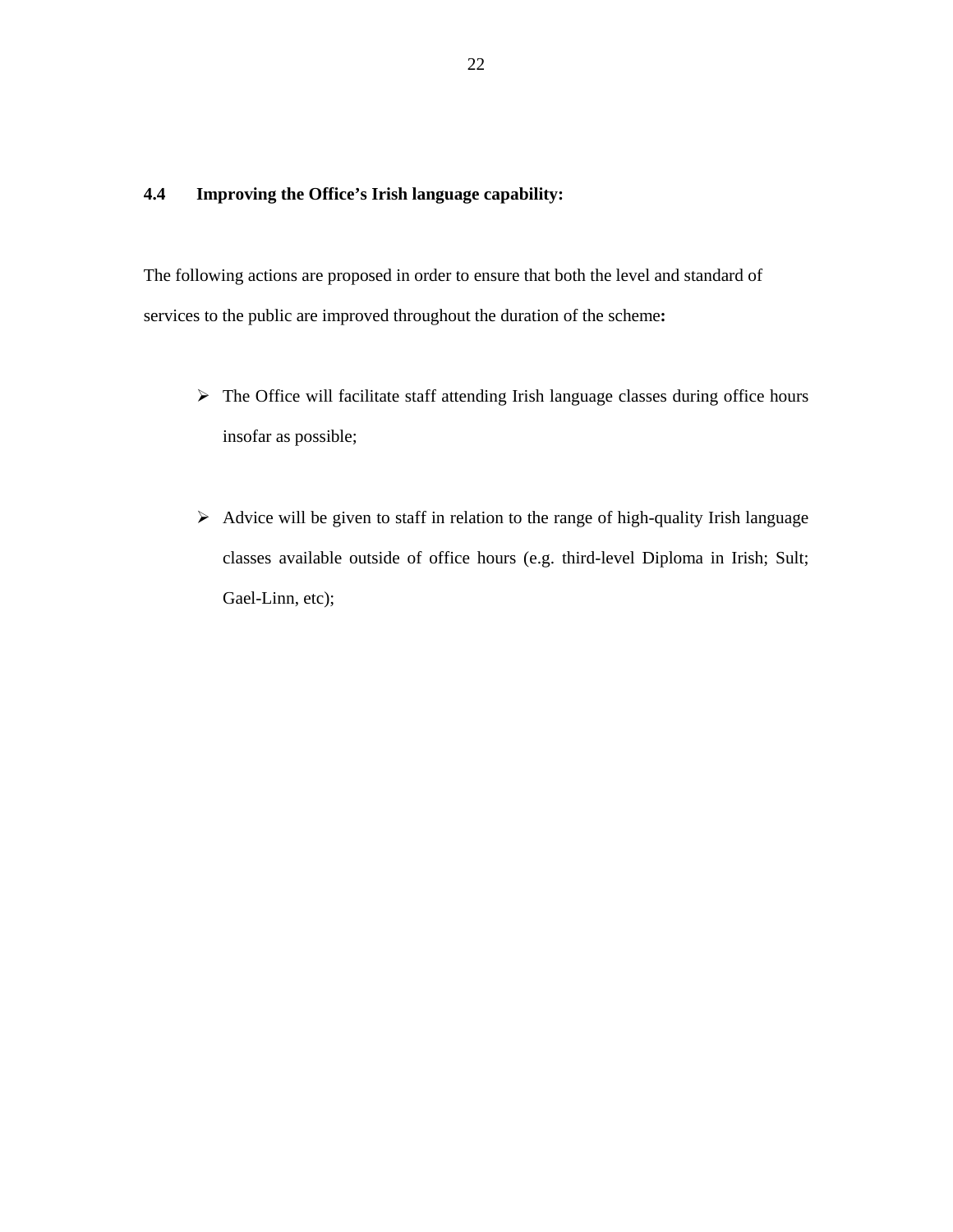## **Monitoring & Revision**

The Senior Management Group within the Office will keep the effective operation of the scheme under review.

The day-to-day monitoring function will be carried out primarily by line managers in each of the line Divisions, with responsibility for the implementation of the scheme within their own function areas and reporting on a regular basis to Senior Management.